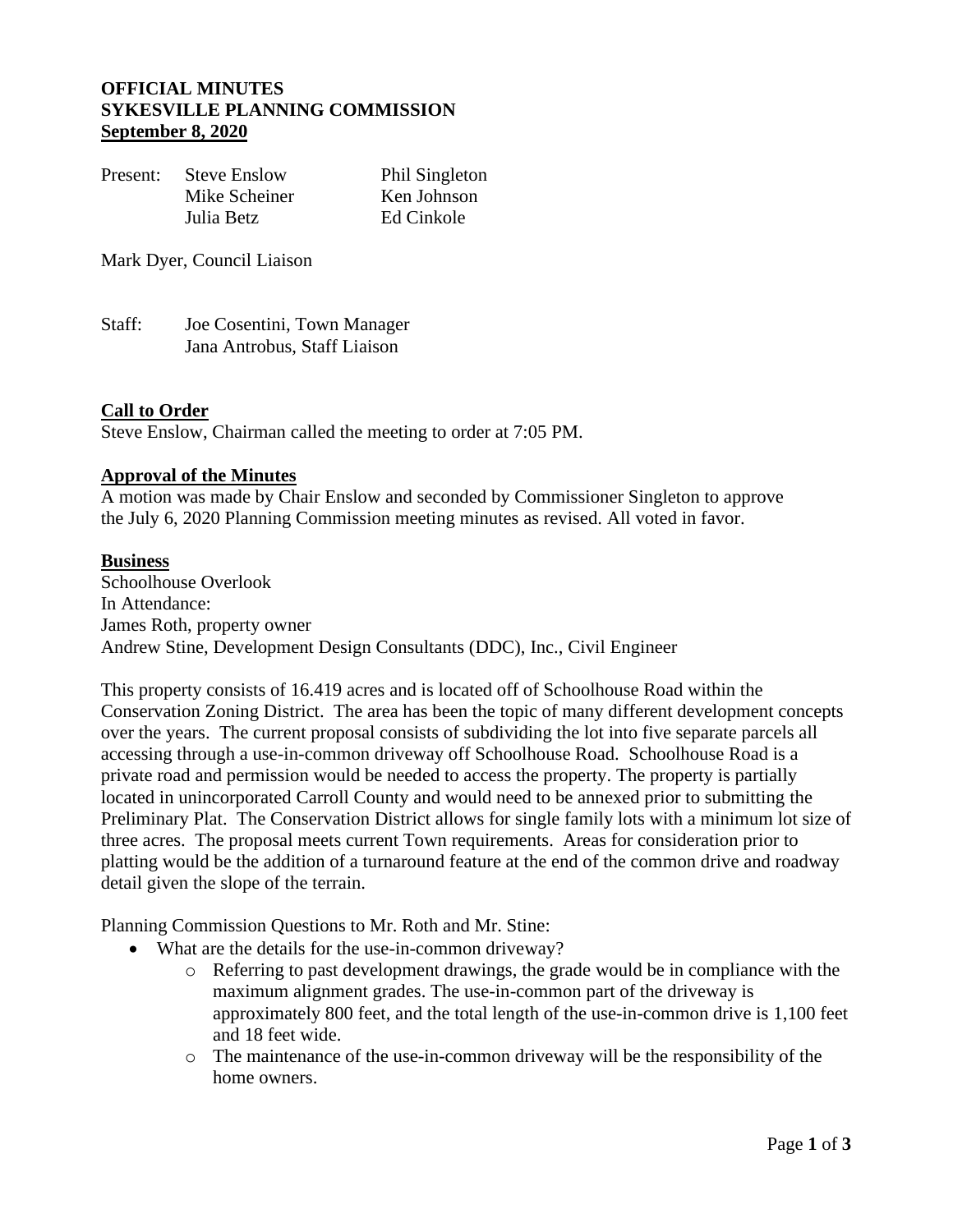## **OFFICIAL MINUTES SYKESVILLE PLANNING COMMISSION September 8, 2020**

- Chair Enslow noted, that due to the length and cost of maintenance for the use-in-common driveway that compliance from the homeowners to maintain the driveway may be an issue.
	- o The developer will record a Declaration of Maintenance Obligation for the maintenance and will address the compliance concerns.
	- o Chair Enslow noted, his only concern is the use-in-common driveway and how it can be rectified without becoming an issue for the Town.
- How will access to the property be resolved?
	- o The property owner has acquired a parcel in fee that will connect his property to Schoolhouse Road.
- Are there any major retaining walls proposed?
	- o A grading study has not yet been completed, but the anticipation is the way the houses have been shown on top of the hill, the grading will fall away and will work to naturally create walk out conditions so that no retaining walls will be necessary.

If the Planning Commission has no significant concerns, the applicant is asking for permission to move forward with the annexation process and preliminary plat submittal.

Chair Enslow asked the Planning Commissioners if there were any objections to the project moving forward? None were noted and permission to go forward was granted.

# **County Updates**

• Comprehensive Rezoning

The Board of County Commissioners completed its review of the commercial, industrial and employment campus districts in 2019. The new text for these zoning categories went into effect in December. Applications were taken and Staff has completed their assessment, and they were presented to the Planning Commission in July and August. The Carroll County Planning Commission will meet on September 2 to vote on each individual property, and these recommendations will be transmitted to the Board of County Commissioners for public hearing and action. The Town will be kept informed of the properties in their immediate vicinities.

• Spring Amendment to 2019 Carroll County Water & Sewer Master Plan Carroll County Planning and Zoning Commission certified consistency with the Master Plan, and forwarded their recommendation to the Board of County Commissioners. Carroll County Planning introduced the Amendment to the Board of County Commissioners, with recommendations, on July 23; the Board of County Commissioners held a public hearing on August 13. Following the Public Hearing, the Board of County Commissioners discussed, deliberated, and adopted the Amendment. The adopted amendment was forwarded to Maryland Department of Environment for final review and approval. The final action letter was received approving the amendment.